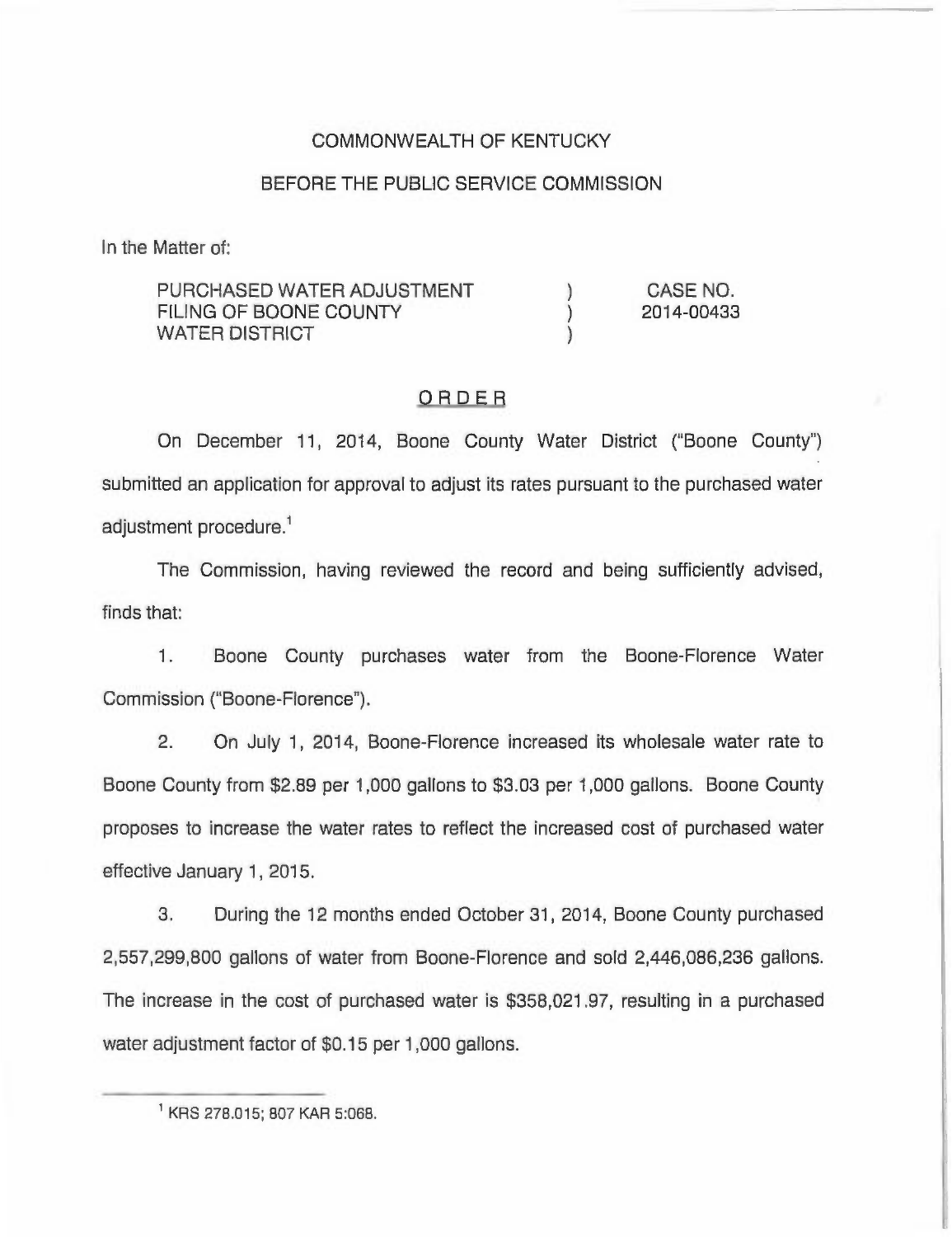4. The purchased water adjustment of \$0.15 per 1,000 gallons, as calculated in Appendix <sup>A</sup> to this Order, is fair, just, and reasonable and should be approved.

5. Boone County's proposed rates, as set forth in Appendix B to this Order, are fair, just, and reasonable and should be approved for service rendered on and after January 1, 2015.

IT IS THEREFORE ORDERED that:

1. The purchased water adjustment of \$0.15 per 1,000 gallons is approved.

2. The rates in Appendix B to this Order are approved for services on or after January 1, 2015.

3. Within 20 days of the date of this Order, Boone County shall file with the Commission, using the Commission's electronic Tariff Filing System, revised tariff sheets showing the rates approved herein.

> By the Commission **ENTERED** JAN 0 6 2015 **KENTUCKY PUBLIC VICE COMMISSION**

**ATTES Director**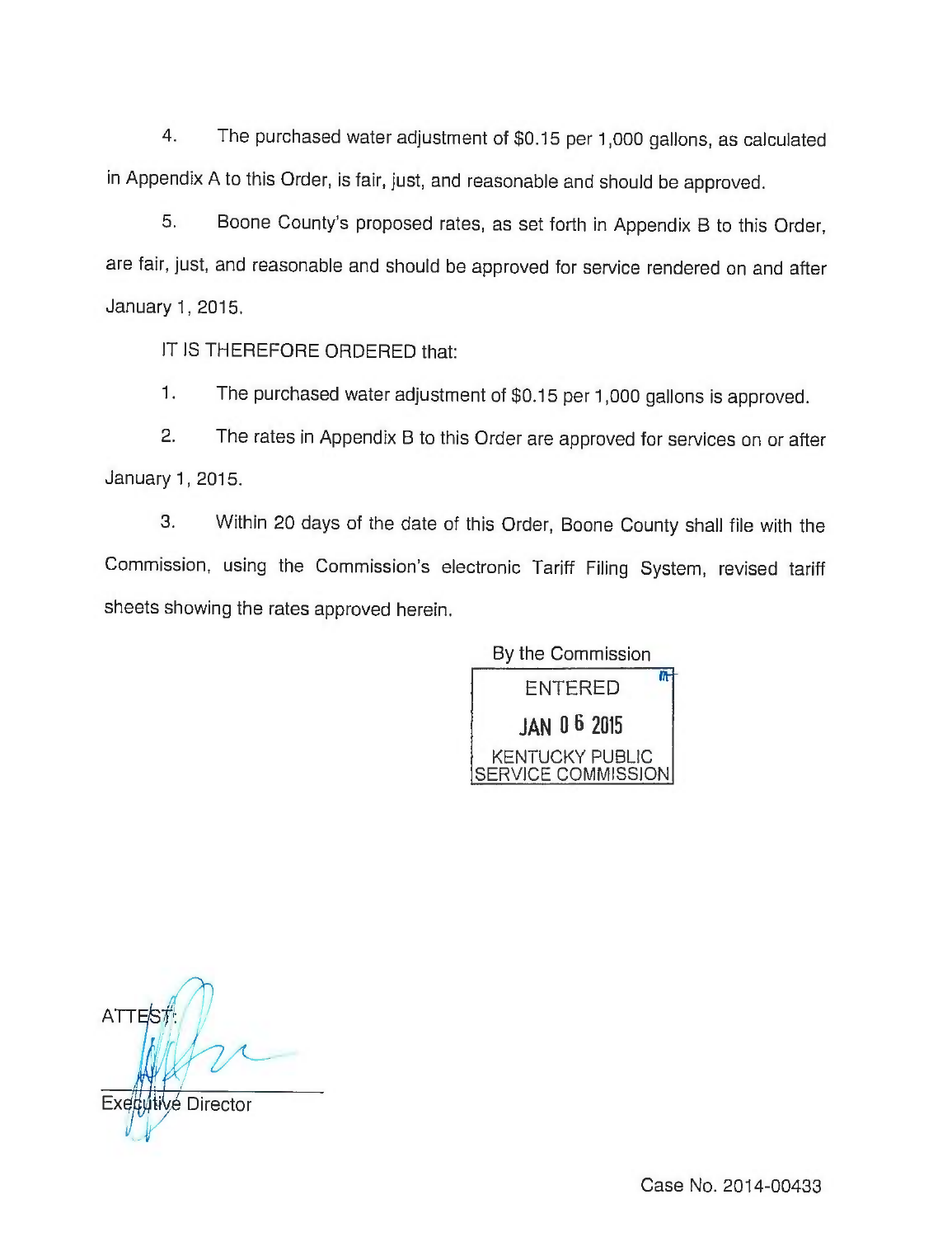## APPENDIX A

 $\mathfrak{g}$ 

# APPENDIX TO AN ORDER OF THE KENTUCKY PUBLIC SERVICE COMMISSION IN CASE NO. 2014-00433  $\textsf{DATED}$   $\textsf{JAN}$   $\textsf{0.6}$   $\textsf{2015}$

| Boone County                                          | <b>New Rate</b>                                    | <b>Base Rate</b>                                    |  |  |  |
|-------------------------------------------------------|----------------------------------------------------|-----------------------------------------------------|--|--|--|
| Purchases in gallons<br>Volumetric rate               | 2,557,299,800<br>3.03/1,000<br>S<br>\$7,748,618.39 | 2,557,299,800<br>2.89/1,000<br>S.<br>\$7,390,596.42 |  |  |  |
| \$358,021.97<br>Increased water cost                  |                                                    |                                                     |  |  |  |
| Increased water cost<br>Divided by gallons sold/1,000 |                                                    | 358,021.97<br>S<br>2,446,086,236<br>\$<br>0.1463    |  |  |  |
| Purchased water adjustment factor                     |                                                    | \$0.15 per 1,000 gallons                            |  |  |  |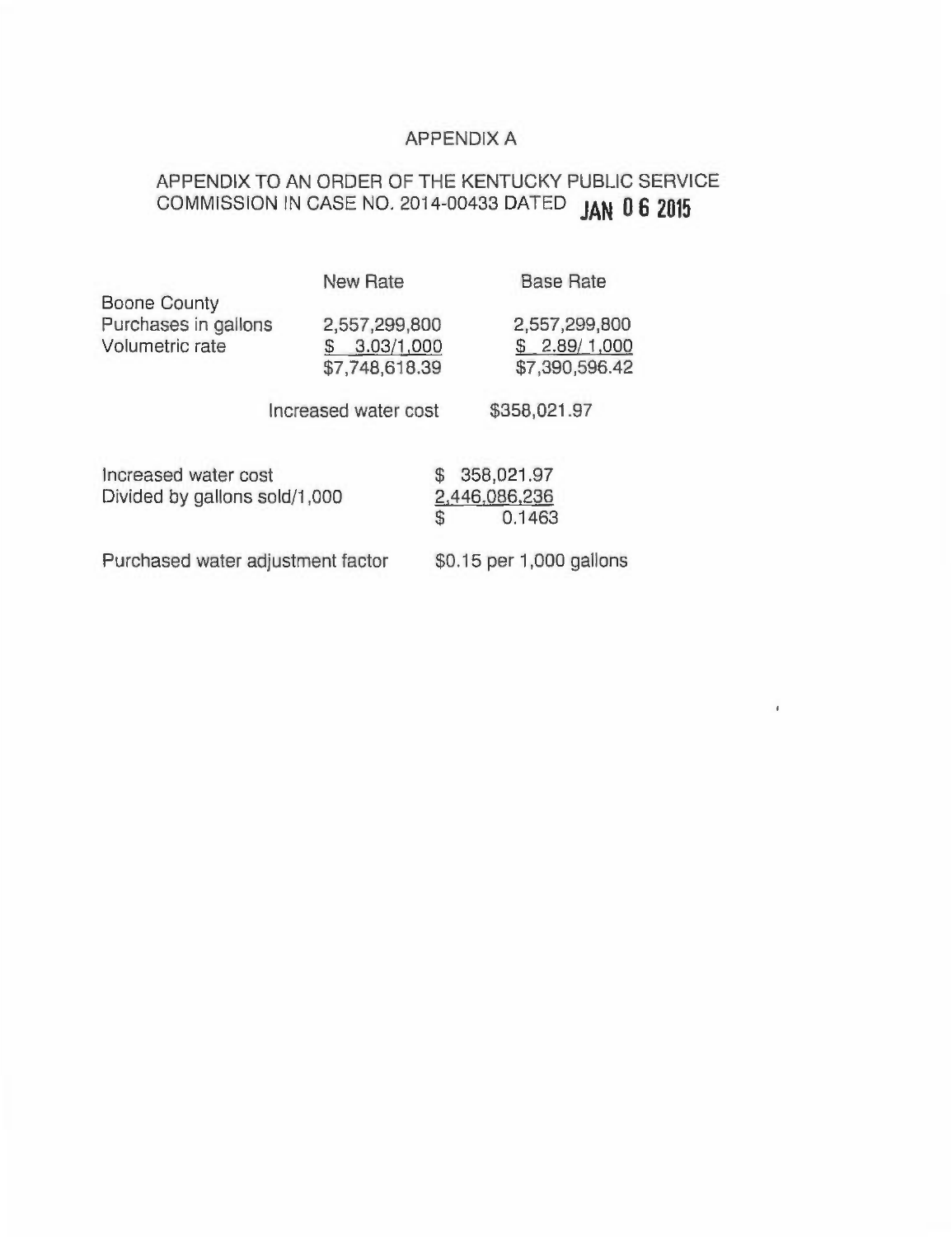## APPENDIX B

## APPENDIX TO AN ORDER OF THE KENTUCKY PUBLIC SERVICE COMMISSION IN CASE NO. 2014-00433 DATED JAN 0 6 2015

The following rates and charges are prescribed for the customers in the area served by Boone County Water District. All other rates and charges not specifically mentioned herein shall remain the same as those in effect under authority of the Commission prior to the effective date of this Order.

## Monthly Water Rates

Schedule A

First 3,000 Gallons Next 2,000 Gallons Next 5,000 Gallons Over 10,000 Gallons

#### Schedule B

First 3,000 Gallons Next 2,000 Gallons Next 5,000 Gallons Next 140,000 Gallons Over 150,000 Gallons

## \$16.68 Minimum Bill 5.06 Per 1,000 Gallons 4.81 Per 1,000 Gallons 4.06 Per 1,000 Gallons

\$16.68 Minimum Bill 5.56 Per 1,000 Gallons 5.06 Per 1,000 Gallons 4.81 Per 1,000 Gallons 4.06 Per 1,000 Gallons

#### MONTHLY MINIMUMS

|                           | <b>GALLONS</b> | <b>SCHEDULE A</b> | <b>SCHEDULE B</b> |
|---------------------------|----------------|-------------------|-------------------|
| 5/8-Inch x 3/4-Inch Meter | 3,000          | \$16.68           | 16.68<br>S        |
| 1-Inch Meter              | 5,000          | 26.80             | 27.80             |
| 1 1/2-Inch Meter          | 9,000          | 46.04             | 48.04             |
| 2-Inch Meter              | 11,000         | 54.91             | 57.91             |
| 3-Inch Meter              | 21,000         | 95.51             | 106.01            |
| 4-Inch Meter              | 29,000         | 127.99            | 144.49            |
| 6-Inch Meter and larger   | 100,000        | 416.25            | 486.00            |
|                           |                |                   |                   |

TANK WAGON SALES \$4.00 Per 1,000 Gallons